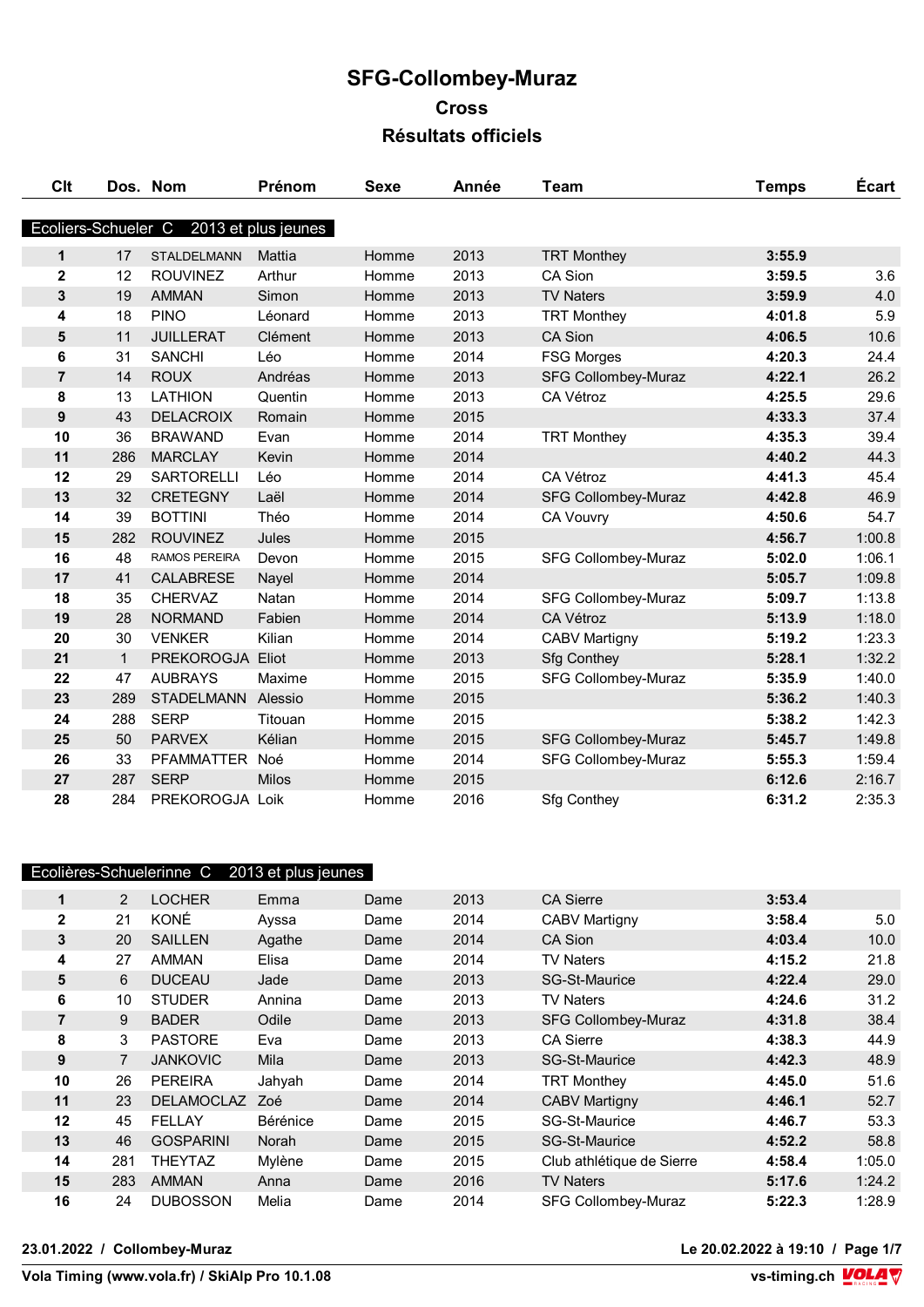| <b>Clt</b>              | Dos. | <b>Nom</b>                      | Prénom    | <b>Sexe</b> | Année | Team                       | <b>Temps</b> | <b>Ecart</b> |
|-------------------------|------|---------------------------------|-----------|-------------|-------|----------------------------|--------------|--------------|
| 17                      | 25   | <b>GRANGER</b>                  | Emelyne   | Dame        | 2014  | <b>SFG Collombey-Muraz</b> | 5:22.7       | 1:29.3       |
| 18                      | 44   | <b>ROSSIER</b>                  | Nina      | Dame        | 2015  | <b>SFG Collombey-Muraz</b> | 6:05.4       | 2:12.0       |
|                         |      | Ecoliers-Schueler B 2011 & 2012 |           |             |       |                            |              |              |
| 1                       | 134  | <b>DESSIMOZ</b>                 | Lenny     | Homme       | 2011  | <b>CA Sion</b>             | 7:12.8       |              |
| $\overline{\mathbf{2}}$ | 141  | VOUILLAMOZ                      | Timéo     | Homme       | 2011  | CA Vétroz                  | 7:17.6       | 4.8          |
| $\overline{\mathbf{3}}$ | 135  | <b>JULEN</b>                    | Malick    | Homme       | 2011  | CA Sion                    | 7:19.6       | 6.8          |
| 4                       | 178  | <b>LEBOEUF</b>                  | Emil      | Homme       | 2012  | <b>CABV Martigny</b>       | 7:28.2       | 15.4         |
| 5                       | 136  | <b>SAILLEN</b>                  | Gabriel   | Homme       | 2011  | <b>CA Sion</b>             | 7:31.5       | 18.7         |
| 6                       | 150  | <b>VEYRAND</b>                  | Diego     | Homme       | 2011  | SG-St-Maurice              | 7:39.6       | 26.8         |
| $\overline{7}$          | 139  | <b>DUC</b>                      | Samuel    | Homme       | 2011  | CA Vétroz                  | 7:54.6       | 41.8         |
| 8                       | 138  | <b>DEBONS</b>                   | Arnaud    | Homme       | 2011  | <b>CA Sion</b>             | 7:58.4       | 45.6         |
| 9                       | 169  | <b>WIRTH</b>                    | Adam      | Homme       | 2012  | <b>CA Sierre</b>           | 8:01.8       | 49.0         |
| 10                      | 140  | GASSER                          | Yan       | Homme       | 2011  | CA Vétroz                  | 8:22.0       | 1:09.2       |
| 11                      | 170  | <b>ZUBER</b>                    | Thibault  | Homme       | 2012  | <b>CA Sierre</b>           | 8:27.0       | 1:14.2       |
| 12                      | 137  | <b>BONVIN</b>                   | Théo      | Homme       | 2011  | CA Sion                    | 8:34.0       | 1:21.2       |
| 13                      | 175  | VOUILLAMOZ                      | Alexandre | Homme       | 2012  | CA Vétroz                  | 8:34.7       | 1:21.9       |
| 14                      | 177  | <b>HELDNER</b>                  | Louis     | Homme       | 2012  | <b>CABV Martigny</b>       | 8:35.6       | 1:22.8       |
| 15                      | 179  | <b>ZANINI</b>                   | Fabiano   | Homme       | 2012  | ES Ayent-Anzère            | 8:44.9       | 1:32.1       |
| 16                      | 133  | <b>CHATAGNY</b>                 | Noah      | Homme       | 2011  |                            | 8:51.2       | 1:38.4       |
| 17                      | 173  | <b>HUMBERT</b>                  | Valentin  | Homme       | 2012  | CA Sion                    | 8:53.3       | 1:40.5       |
| 18                      | 172  | <b>VON ROTEN</b>                | Félix     | Homme       | 2012  | <b>CA Sion</b>             | 9:01.7       | 1:48.9       |
| 19                      | 147  | <b>BADER</b>                    | Jules     | Homme       | 2011  | <b>SFG Collombey-Muraz</b> | 9:03.5       | 1:50.7       |
| 20                      | 174  | <b>ROSA</b>                     | Mathias   | Homme       | 2012  | CA Vétroz                  | 9:11.5       | 1:58.7       |
| 21                      | 180  | <b>PARVEX</b>                   | Jesse     | Homme       | 2012  | <b>SFG Collombey-Muraz</b> | 9:11.7       | 1:58.9       |
| 22                      | 143  | <b>FANTI</b>                    | Romeo     | Homme       | 2011  | <b>CABV Martigny</b>       | 9:13.0       | 2:00.2       |
| 23                      | 149  | <b>DUAY</b>                     | Valentin  | Homme       | 2011  | SG-St-Maurice              | 9:30.6       | 2:17.8       |
| 24                      | 34   | PFAMMATTER Loris                |           | Homme       | 2011  | SFG Collombey-Muraz        | 9:44.3       | 2:31.5       |
| 25                      | 148  | <b>CHABLAIS</b>                 | Noa       | Homme       | 2011  | <b>SFG Collombey-Muraz</b> | 9:44.5       | 2:31.7       |
| 26                      | 181  | <b>DELACROIX</b>                | Arnaud    | Homme       | 2012  | <b>SFG Collombey-Muraz</b> | 9:53.3       | 2:40.5       |
| 27                      | 182  | <b>ALLET</b>                    | Joachim   | Homme       | 2012  | SG-St-Maurice              | 10:03.5      | 2:50.7       |
| 28                      | 144  | <b>VALENTE</b>                  | Yanis     | Homme       | 2011  | ES Ayent-Anzère            | 10:05.1      | 2:52.3       |
| 29                      | 187  | <b>MARCLAY</b>                  | Kilian    | Homme       | 2012  |                            | 11:12.5      | 3:59.7       |
| 30                      | 184  | <b>POT</b>                      | Noam      | Homme       | 2012  | CA Vouvry                  | 11:13.7      | 4:00.9       |
| 31                      | 145  | <b>BUENSOZ</b>                  | Aloys     | Homme       | 2011  | ES Ayent-Anzère            | 11:22.1      | 4:09.3       |
| 32                      | 185  | <b>SIEGRIST</b>                 | Alec      | Homme       | 2012  | <b>CA Vouvry</b>           | 11:41.2      | 4:28.4       |

| 2011 & 2012<br>Ecolières-Schuelerinne B |     |                  |              |      |      |                       |        |        |  |  |
|-----------------------------------------|-----|------------------|--------------|------|------|-----------------------|--------|--------|--|--|
|                                         | 161 | KONÉ             | Lena         | Dame | 2012 | <b>CABV Martigny</b>  | 7:40.2 |        |  |  |
| 2                                       | 125 | <b>MODAFFARI</b> | Greta        | Dame | 2011 | <b>LTT Oberwallis</b> | 7:59.3 | 19.1   |  |  |
| 3                                       | 162 | <b>PISTORIUS</b> | Ashley Megan | Dame | 2012 | <b>LTT Oberwallis</b> | 8:02.7 | 22.5   |  |  |
| 4                                       | 167 | <b>RAYMOND</b>   | Clotide      | Dame | 2012 | SG-St-Maurice         | 8:28.8 | 48.6   |  |  |
| 5                                       | 168 | FELLAY           | Camille      | Dame | 2012 | <b>SG-St-Maurice</b>  | 8:29.4 | 49.2   |  |  |
| 6                                       | 131 | <b>VUILLOUD</b>  | Alyssa       | Dame | 2011 | SG-St-Maurice         | 8:34.0 | 53.8   |  |  |
| 7                                       | 152 | <b>THEYTAZ</b>   | Magalie      | Dame | 2012 | <b>CA Sierre</b>      | 8:47.7 | 1:07.5 |  |  |
| 8                                       | 127 | <b>BRUNNER</b>   | Manon        | Dame | 2011 | SFG Collombey-Muraz   | 8:50.8 | 1:10.6 |  |  |
| 9                                       | 151 | <b>COTTEN</b>    | Eglantine    | Dame | 2012 | <b>CA Sierre</b>      | 9:04.9 | 1:24.7 |  |  |

**23.01.2022 / Collombey-Muraz Le 20.02.2022 à 19:10 / Page 2/7**

 $\overline{\text{Vola timing (www.vola.fr) / Skillp}$  Pro 10.1.08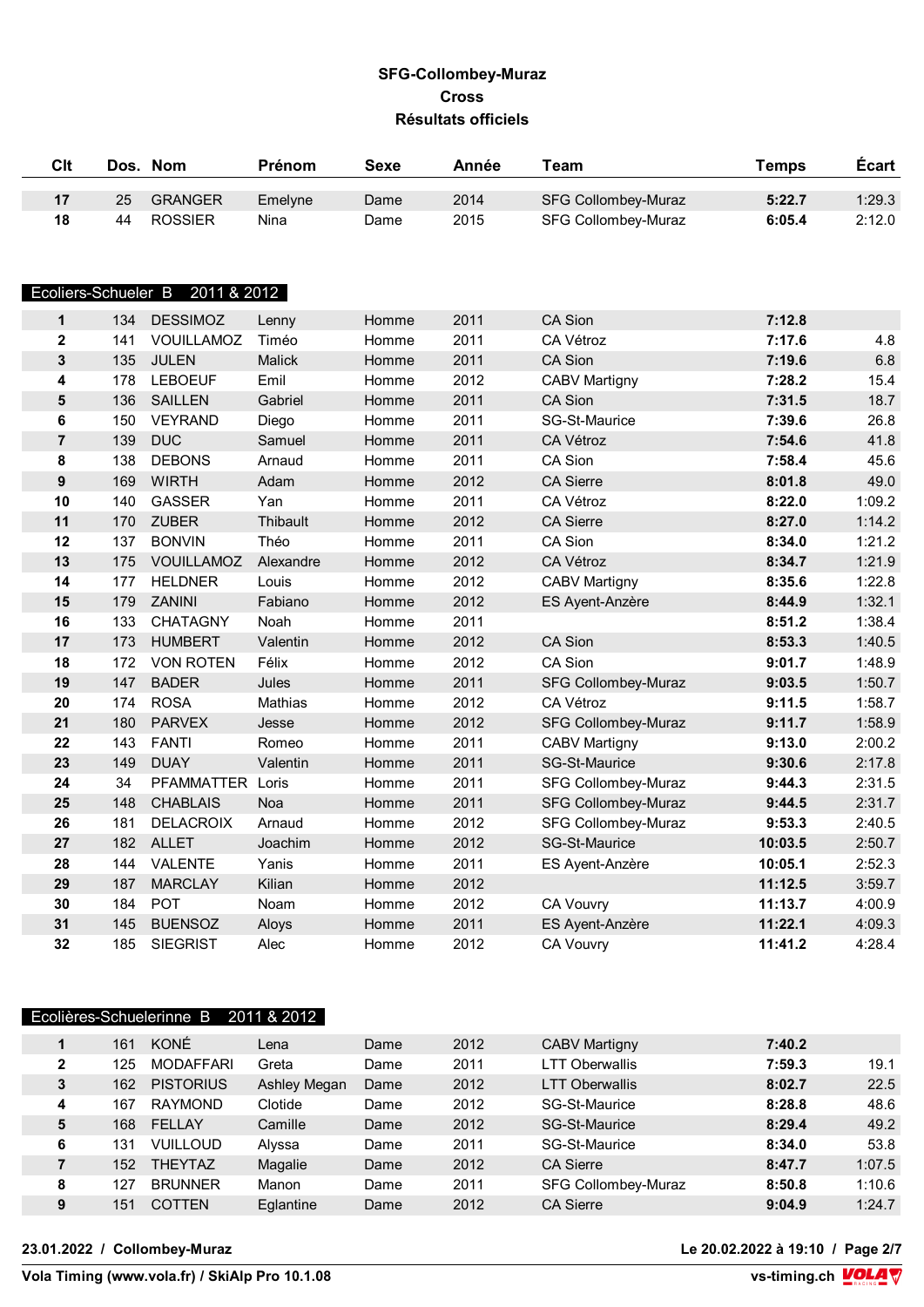| Clt |     | Dos. Nom                     | <b>Prénom</b> | Sexe | Année | Team                       | <b>Temps</b> | Écart  |
|-----|-----|------------------------------|---------------|------|-------|----------------------------|--------------|--------|
| 10  | 130 | <b>CHAMBOVAY</b>             | Margot        | Dame | 2011  | <b>SG-St-Maurice</b>       | 9:08.4       | 1:28.2 |
| 11  | 121 | <b>JULLIERRAT</b>            | Zélie         | Dame | 2011  | CA Sion                    | 9:16.6       | 1:36.4 |
| 12  | 126 | <b>GREGORIO</b>              | Sara          | Dame | 2011  | <b>SFG Collombey-Muraz</b> | 9:19.4       | 1:39.2 |
| 13  | 153 | <b>GREINER DE RIEDMATTEN</b> | Lennie        | Dame | 2012  | CA Sion                    | 9:21.7       | 1:41.5 |
| 14  | 124 | <b>VENKER</b>                | Emmeline      | Dame | 2011  | <b>CABV Martigny</b>       | 9:29.5       | 1:49.3 |
| 15  | 154 | <b>FELLAY</b>                | Jeanne        | Dame | 2012  | CA Sion                    | 9:31.7       | 1:51.5 |
| 16  | 123 | <b>DJITIK</b>                | Naomie        | Dame | 2011  | <b>CABV Martigny</b>       | 9:39.3       | 1:59.1 |
| 17  | 160 | <b>BOURGEOIS</b>             | Justine       | Dame | 2012  | <b>CABV Martigny</b>       | 9:41.8       | 2:01.6 |
| 18  | 158 | <b>GESSLER</b>               | Tifenn        | Dame | 2012  | CA Vétroz                  | 9:47.2       | 2:07.0 |
| 19  | 157 | MARIÉTHOZ                    | Lesley        | Dame | 2012  | CA Sion                    | 9:58.5       | 2:18.3 |
| 20  | 164 | <b>SUDAN</b>                 | Elise         | Dame | 2012  | <b>SFG Collombey-Muraz</b> | 9:59.5       | 2:19.3 |
| 21  | 156 | <b>PRALONG</b>               | Zoé           | Dame | 2012  | CA Sion                    | 10:05.1      | 2:24.9 |
| 22  | 122 | <b>LUYET</b>                 | Marie         | Dame | 2011  | CA Vétroz                  | 10:09.7      | 2:29.5 |
| 23  | 128 | <b>PARVEX</b>                | Charlye       | Dame | 2011  | <b>SFG Collombey-Muraz</b> | 10:10.2      | 2:30.0 |
| 24  | 132 | <b>REVAZ</b>                 | Emma          | Dame | 2011  | <b>SG-St-Maurice</b>       | 10:28.2      | 2:48.0 |
| 25  | 155 | <b>SEMKIER</b>               | Maëlle        | Dame | 2012  | CA Sion                    | 10:32.3      | 2:52.1 |
| 26  | 186 | <b>RAPILLARD</b>             | Sarah         | Dame | 2012  | <b>Sfg Conthey</b>         | 10:47.7      | 3:07.5 |
| 27  | 163 | <b>DUBOSSON</b>              | Livia         | Dame | 2012  | SFG Collombey-Muraz        | 11:15.1      | 3:34.9 |
| 28  | 165 | <b>PARVEX</b>                | Léane         | Dame | 2012  | <b>SFG Collombey-Muraz</b> | 11:37.3      | 3:57.1 |

# Ecoliers-Schueler A 2009 & 2010

| 1                | 83  | <b>DESSIMOZ</b>  | Evan     | Homme | 2009 | CA Sion               | 7:19.7 |        |
|------------------|-----|------------------|----------|-------|------|-----------------------|--------|--------|
| $\mathbf 2$      | 76  | <b>SARBACH</b>   | Gianluca | Homme | 2009 | <b>LTT Oberwallis</b> | 7:25.8 | 6.1    |
| 3                | 80  | <b>SOLAZZI</b>   | Alessio  | Homme | 2009 | <b>CABV Martigny</b>  | 7:31.7 | 12.0   |
| 4                | 71  | <b>GENET</b>     | David    | Homme | 2009 | SG-St-Maurice         | 7:40.5 | 20.8   |
| 5                | 72  | <b>VEYRAND</b>   | Naël     | Homme | 2009 | <b>SG-St-Maurice</b>  | 7:44.9 | 25.2   |
| 6                | 110 | <b>TENISCH</b>   | Gian     | Homme | 2010 | <b>LTT Oberwallis</b> | 7:48.4 | 28.7   |
| $\overline{7}$   | 111 | <b>SAILLEN</b>   | Timéo    | Homme | 2010 | <b>CABV Martigny</b>  | 7:53.6 | 33.9   |
| 8                | 106 | <b>FELLAY</b>    | Maxence  | Homme | 2010 | SG-St-Maurice         | 7:58.4 | 38.7   |
| $\boldsymbol{9}$ | 115 | <b>RYSER</b>     | Hugo     | Homme | 2010 | CA Sion               | 7:59.1 | 39.4   |
| 10               | 114 | <b>AKKUS</b>     | Hayden   | Homme | 2010 | CA Vétroz             | 8:00.7 | 41.0   |
| 11               | 109 | <b>BORTER</b>    | Noé      | Homme | 2010 | SFG Collombey-Muraz   | 8:04.4 | 44.7   |
| 12               | 75  | <b>PISTORIUS</b> | Flynn    | Homme | 2009 | <b>LTT Oberwallis</b> | 8:27.0 | 1:07.3 |
| 13               | 113 | <b>CARRILLO</b>  | Isaac    | Homme | 2010 | CA Vétroz             | 8:27.7 | 1:08.0 |
| 14               | 112 | <b>MINNIG</b>    | Nolan    | Homme | 2010 | CA Vétroz             | 8:35.9 | 1:16.2 |
| 15               | 107 | <b>SCHNEIDER</b> | Alexis   | Homme | 2010 | SG-St-Maurice         | 8:44.6 | 1:24.9 |
| 16               | 74  | COQUOZ           | Terry    | Homme | 2009 | SFG Collombey-Muraz   | 8:45.2 | 1:25.5 |
| 17               | 116 | <b>CALABRESE</b> | Ziad     | Homme | 2010 |                       | 8:48.7 | 1:29.0 |
| 18               | 77  | <b>TERRETTAZ</b> | Noé      | Homme | 2009 | ES Ayent-Anzère       | 8:50.8 | 1:31.1 |
| 19               | 82  | <b>COPT</b>      | Dany     | Homme | 2009 | <b>CABV Martigny</b>  | 9:13.6 | 1:53.9 |
| 20               | 79  | <b>VENKER</b>    | Nathan   | Homme | 2009 | <b>CABV Martigny</b>  | 9:45.3 | 2:25.6 |
| 21               | 108 | PEREIRA RIBEIRO  | Tiago    | Homme | 2010 | SFG Collombey-Muraz   | 9:45.9 | 2:26.2 |
| 22               | 78  | <b>VALENTE</b>   | Nolan    | Homme | 2009 | ES Ayent-Anzère       | 9:46.5 | 2:26.8 |
|                  |     |                  |          |       |      |                       |        |        |

|     |         | Ecolières-Schuelerinnen A 2009 & 2010 |      |      |               |        |     |
|-----|---------|---------------------------------------|------|------|---------------|--------|-----|
| 97  | LEBOEUF | Lea                                   | Dame | 2010 | CABV Martigny | 7:37.4 |     |
| 118 | EMERY   | Ervne                                 | Dame | 2009 |               | 7:39.7 | 2.3 |
|     |         |                                       |      |      |               |        |     |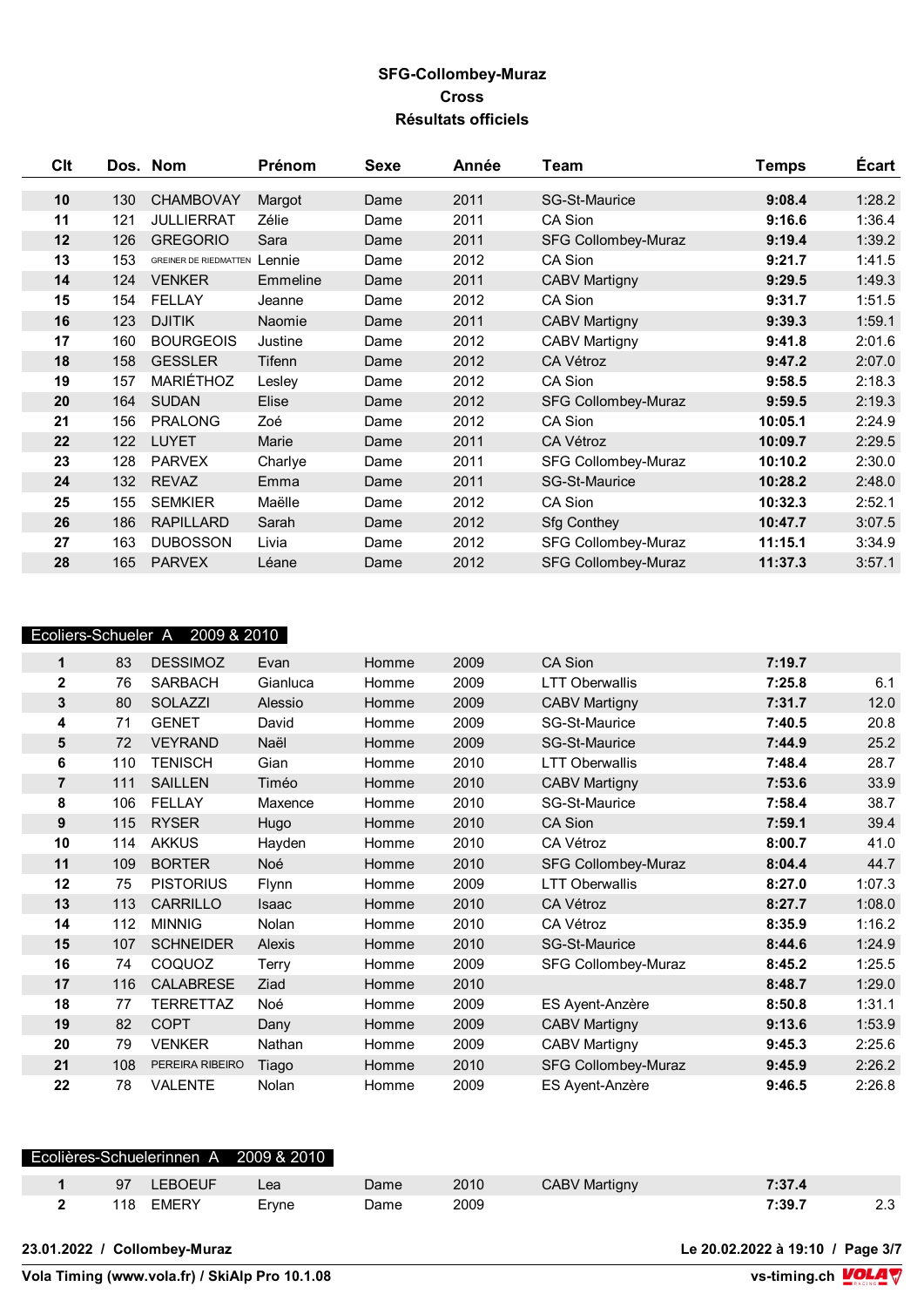| Clt              |     | Dos. Nom                    | Prénom    | <b>Sexe</b> | Année | Team                       | <b>Temps</b> | Écart  |
|------------------|-----|-----------------------------|-----------|-------------|-------|----------------------------|--------------|--------|
| $\mathbf{3}$     | 52  | <b>DISCHL</b>               | Margaux   | Dame        | 2009  | CA Sion                    | 7:41.8       | 4.4    |
| 4                | 96  | <b>HELDNER</b>              | Mia       | Dame        | 2010  | <b>CABV Martigny</b>       | 7:42.5       | 5.1    |
| 5                | 92  | <b>GAILLARD</b>             | Alicia    | Dame        | 2010  | CA Vétroz                  | 7:45.7       | 8.3    |
| 6                | 69  | <b>BADOUD</b>               | Keren     | Dame        | 2009  | SG-St-Maurice              | 7:52.0       | 14.6   |
| $\overline{7}$   | 84  | <b>TORRENT</b>              | Amélie    | Dame        | 2010  | CA Sion                    | 7:52.4       | 15.0   |
| 8                | 87  | <b>FRANZETTI</b>            | Clarisse  | Dame        | 2010  | CA Sion                    | 7:55.5       | 18.1   |
| $\boldsymbol{9}$ | 86  | <b>CHEVALIER</b>            | Lola      | Dame        | 2010  | CA Sion                    | 8:12.7       | 35.3   |
| 10               | 95  | <b>VERLEYE</b>              | Alice     | Dame        | 2010  | CA Vétroz                  | 8:14.5       | 37.1   |
| 11               | 60  | <b>BOURGEOIS</b>            | Alice     | Dame        | 2009  | <b>CABV Martigny</b>       | 8:15.0       | 37.6   |
| 12               | 99  | <b>BRIGUET</b>              | Laora     | Dame        | 2010  | ES Ayent-Anzère            | 8:17.1       | 39.7   |
| 13               | 117 | <b>RAPILLARD</b>            | Julie     | Dame        | 2010  | <b>Sfg Conthey</b>         | 8:18.1       | 40.7   |
| 14               | 57  | LUYET                       | Chloé     | Dame        | 2009  | CA Vétroz                  | 8:21.5       | 44.1   |
| 15               | 56  | <b>GESSLER</b>              | Erine     | Dame        | 2009  | CA Vétroz                  | 8:21.7       | 44.3   |
| 16               | 62  | <b>CAJEUX</b>               | Estelle   | Dame        | 2009  | <b>CABV Martigny</b>       | 8:32.5       | 55.1   |
| 17               | 65  | <b>RAMUZ</b>                | Claire    | Dame        | 2009  | <b>CABV Martigny</b>       | 8:44.7       | 1:07.3 |
| 18               | 68  | <b>CHABAX</b>               | Camille   | Dame        | 2009  | SG-St-Maurice              | 8:46.9       | 1:09.5 |
| 19               | 61  | <b>BOURGEOIS</b>            | Laly      | Dame        | 2009  | <b>CABV Martigny</b>       | 8:49.1       | 1:11.7 |
| 20               | 105 | <b>SCHWERY</b>              | Christine | Dame        | 2010  | <b>TV Naters</b>           | 8:50.0       | 1:12.6 |
| 21               | 63  | <b>COPT</b>                 | Zélie     | Dame        | 2009  | <b>CABV Martigny</b>       | 8:56.3       | 1:18.9 |
| 22               | 64  | <b>FILIPPIN</b>             | Emma      | Dame        | 2009  | <b>CABV Martigny</b>       | 8:58.0       | 1:20.6 |
| 23               | 55  | <b>HUMBERT</b>              | Lisa      | Dame        | 2009  | CA Sion                    | 8:59.5       | 1:22.1 |
| 24               | 85  | GREINER DE RIEDMATTEN Finja |           | Dame        | 2010  | CA Sion                    | 9:03.2       | 1:25.8 |
| 25               | 94  | <b>REYNARD</b>              | Joanne    | Dame        | 2010  | CA Vétroz                  | 9:03.9       | 1:26.5 |
| 26               | 93  | <b>LATHION</b>              | Chloé     | Dame        | 2010  | CA Vétroz                  | 9:04.3       | 1:26.9 |
| 27               | 98  | <b>CORTHAY</b>              | Pauline   | Dame        | 2010  | <b>CABV Martigny</b>       | 9:07.9       | 1:30.5 |
| 28               | 89  | <b>PERRIER</b>              | Romane    | Dame        | 2010  | CA Sion                    | 9:14.1       | 1:36.7 |
| 29               | 70  | <b>ZILINSKAITE</b>          | Amélia    | Dame        | 2009  | <b>TRT Monthey</b>         | 9:14.9       | 1:37.5 |
| 30               | 58  | MÖNCKEBERG                  | Stella    | Dame        | 2009  | CA Vétroz                  | 9:16.2       | 1:38.8 |
| 31               | 88  | POLONIO DA CRUZ Lehany      |           | Dame        | 2010  | CA Sion                    | 9:16.4       | 1:39.0 |
| 32               | 100 | <b>MAYTAIN</b>              | Maïlys    | Dame        | 2010  | ES Ayent-Anzère            | 9:20.6       | 1:43.2 |
| 33               | 90  | <b>JOUMEL</b>               | Loane     | Dame        | 2010  | CA Sion                    | 9:25.4       | 1:48.0 |
| 34               | 102 | <b>CARRUPT</b>              | Elisa     | Dame        | 2010  | SFG Collombey-Muraz        | 9:27.6       | 1:50.2 |
| 35               | 103 | <b>MICHELLOD</b>            | Cloé      | Dame        | 2010  | <b>SFG Collombey-Muraz</b> | 9:28.2       | 1:50.8 |
| 36               | 51  | <b>CAPPELLI</b>             | Emeline   | Dame        | 2009  | <b>CA Sierre</b>           | 9:51.6       | 2:14.2 |
| 37               | 67  | <b>BAUER</b>                | Cyane     | Dame        | 2009  | <b>SFG Collombey-Muraz</b> | 9:57.8       | 2:20.4 |
| 38               | 59  | <b>REYNARD</b>              | Céline    | Dame        | 2009  | CA Vétroz                  | 10:48.4      | 3:11.0 |
| 39               | 66  | <b>SCHERS</b>               | Romane    | Dame        | 2009  | <b>SFG Collombey-Muraz</b> | 11:23.7      | 3:46.3 |

|     |               | Cadettes-Maedchen $A$ 2005 & 2006 |      |      |                      |         |        |
|-----|---------------|-----------------------------------|------|------|----------------------|---------|--------|
| 256 | <b>RAMUZ</b>  | Chloé                             | Dame | 2005 | <b>CABV Martigny</b> | 10:41.5 |        |
| 255 | <b>FANTI</b>  | ∟una                              | Dame | 2005 | <b>CABV Martigny</b> | 12:24.1 | 1:42.6 |
| 261 | <b>PIGNAT</b> | Clara                             | Dame | 2006 | SG-St-Maurice        | 15:58.2 | 5:16.7 |

|     | Cadettes-Maedchen B 2007 & 2008 |            |      |      |                      |         |     |
|-----|---------------------------------|------------|------|------|----------------------|---------|-----|
| 217 | SAILLEN                         | Amélie     | Dame | 2008 | <b>CABV Martigny</b> | 11:40.5 |     |
| 196 | <b>BONVIN</b>                   | Clémentine | Dame | 2007 | CA Sierre            | 11:42.6 | 2.1 |
| 231 | <b>VOGEL</b>                    | Alix       | Dame | 2007 |                      | 11:45.4 | 4.9 |

**23.01.2022 / Collombey-Muraz Le 20.02.2022 à 19:10 / Page 4/7**

 $\overline{\text{Vola Thning (www.vola.fr) / SkiAlp$  Pro 10.1.08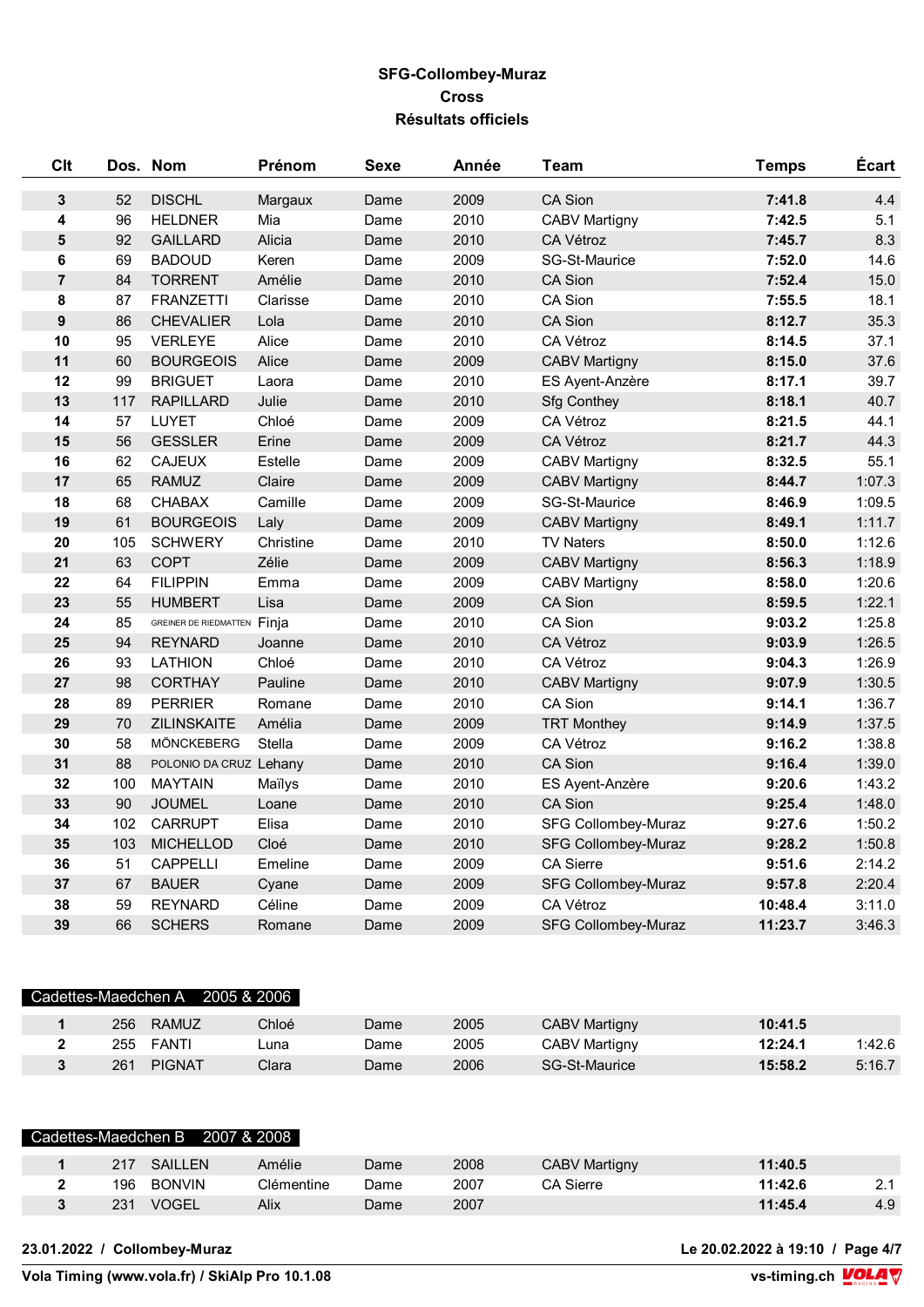| Clt |     | Dos. Nom               | Prénom       | Sexe | Année | Team                 | <b>Temps</b> | <b>Écart</b> |
|-----|-----|------------------------|--------------|------|-------|----------------------|--------------|--------------|
| 4   | 199 | <b>WICKI</b>           | Jeanne-Marie | Dame | 2007  | <b>CA Sierre</b>     | 11:50.8      | 10.3         |
| 5   | 198 | SAVIOZ                 | Dorine       | Dame | 2007  | <b>CA Sierre</b>     | 11:51.2      | 10.7         |
| 6   | 197 | <b>FAVRE</b>           | Naella       | Dame | 2007  | <b>CA Sierre</b>     | 11:52.9      | 12.4         |
| 7   | 202 | <b>STUDACH</b>         | Sarah        | Dame | 2007  | SG-St-Maurice        | 11:57.8      | 17.3         |
| 8   | 216 | <b>PIERROZ</b>         | Lily         | Dame | 2008  | <b>CABV Martigny</b> | 12:15.0      | 34.5         |
| 9   | 230 | <b>METRAL</b>          | Marion       | Dame | 2008  |                      | 12:23.5      | 43.0         |
| 10  | 229 | <b>ZANELLA</b>         | Sveva        | Dame | 2008  | CA Sion              | 12:32.8      | 52.3         |
| 10  | 214 | <b>FANTI</b>           | Laly         | Dame | 2008  | <b>CABV Martigny</b> | 12:32.8      | 52.3         |
| 12  | 203 | MARIÉTHOZ              | Noriah       | Dame | 2007  | SG-St-Maurice        | 12:48.8      | 1:08.3       |
| 13  | 212 | <b>BACHMANN</b>        | Julie        | Dame | 2008  | CA Vétroz            | 12:52.0      | 1:11.5       |
| 14  | 215 | <b>GUILLOU</b>         | Yuna         | Dame | 2008  | <b>CABV Martigny</b> | 13:03.7      | 1:23.2       |
| 15  | 200 | <b>JORDAN</b>          | Charlotte    | Dame | 2007  | CA Sion              | 13:15.6      | 1:35.1       |
| 16  | 213 | <b>FOURNIER</b>        | Laura        | Dame | 2008  | CA Vétroz            | 13:35.3      | 1:54.8       |
| 17  | 226 | <b>RYSER</b>           | Coline       | Dame | 2007  |                      | 13:38.7      | 1:58.2       |
| 18  | 219 | <b>ALLET</b>           | Mathilde     | Dame | 2008  | <b>SG-St-Maurice</b> | 14:15.5      | 2:35.0       |
| 19  | 228 | <b>JORDAN</b>          | Laura        | Dame | 2008  |                      | 14:26.8      | 2:46.3       |
| 20  | 224 | <b>GUIMDO KOUEGANG</b> | Kesy Nora    | Dame | 2008  | SG-St-Maurice        | 14:32.8      | 2:52.3       |
| 21  | 223 | ARLETTAZ               | Marylou0     | Dame | 2008  | <b>ATRV</b>          | 14:44.4      | 3:03.9       |
| 22  | 201 | <b>JOUMEL</b>          | Maud         | Dame | 2007  | CA Sion              | 15:31.0      | 3:50.5       |
| 23  | 232 | <b>MORARD</b>          | Pauline      | Dame | 2007  |                      | 15:33.0      | 3:52.5       |

### Cadets-Jugend A 2005 & 2006

| 259 | <b>TORRENT</b> | วuentin        | Homme | 2006 | CA Sion                    | 13:39.7 |        |
|-----|----------------|----------------|-------|------|----------------------------|---------|--------|
| 253 | MARIÉTHOZ      | Shavne         | Homme | 2005 | SG-St-Maurice              | 14:14.8 | 35.1   |
| 252 | <b>VANNAY</b>  | Raphaël        | Homme | 2005 | <b>SFG Collombey-Muraz</b> | 16:03.7 | 2:24.0 |
| 258 | <b>GROSS</b>   | <b>Nicolas</b> | Homme | 2006 | CA Sierre                  | 18:16.6 | 4:36.9 |

### Cadets-Jugend B 2007 & 2008

|    | 193 | <b>RAMUZ</b>     | <b>Clément</b>  | Homme | 2007 | <b>CABV Martigny</b>          | 13:57.9 |        |
|----|-----|------------------|-----------------|-------|------|-------------------------------|---------|--------|
| 2  | 208 | <b>CHATAGNY</b>  | Luca            | Homme | 2008 | <b>CA Vouvry</b>              | 14:07.4 | 9.5    |
| 3  | 204 | <b>VANNAY</b>    | <b>Mathis</b>   | Homme | 2007 | Académie Trail Running Valais | 14:15.4 | 17.5   |
| 4  | 227 | <b>COURTINE</b>  | Léo             | Homme | 2008 | CA Sion                       | 15:13.1 | 1:15.2 |
| 5  | 210 | <b>REUSE</b>     | Jules           | Homme | 2008 | <b>SG-St-Maurice</b>          | 15:19.9 | 1:22.0 |
| 6  | 206 | <b>FRANZETTI</b> | Simon           | Homme | 2008 | CA Sion                       | 15:32.1 | 1:34.2 |
| 7  | 222 | <b>PRODUIT</b>   | <b>Baptiste</b> | Homme | 2007 | <b>ATRV</b>                   | 15:34.8 | 1:36.9 |
| 8  | 233 | <b>SILVESTRI</b> | Rafael          | Homme | 2007 | CA Sion                       | 16:03.6 | 2:05.7 |
| 9  | 191 | <b>WALTHER</b>   | Joël            | Homme | 2007 | <b>CA Sierre</b>              | 16:19.7 | 2:21.8 |
| 10 | 205 | <b>RÜEGER</b>    | Noah            | Homme | 2008 | <b>CA Sierre</b>              | 16:46.5 | 2:48.6 |
| 11 | 225 | ZANINI           | Mattéo          | Homme | 2008 | CA Sion                       | 17:12.8 | 3:14.9 |
| 12 | 207 | <b>CARRUPT</b>   | Nathan          | Homme | 2008 | CA Vétroz                     | 17:43.6 | 3:45.7 |
| 13 | 211 | <b>MILLIERY</b>  | Théo            | Homme | 2008 | <b>TRT Monthey</b>            | 19:21.8 | 5:23.9 |
| 14 | 195 | <b>ANDRE</b>     | William         | Homme | 2007 | <b>TRT Monthey</b>            | 21:32.9 | 7:35.0 |

## Juniors-Junioren Filles 2003 & 2004 268 BROCCARD Nina Dame 2004 Sansego by JC sports **19:29.3**

| 23.01.2022 / Collombev-Muraz |  |  |
|------------------------------|--|--|
|                              |  |  |

**Vola Timing (www.vola.fr) / SkiAlp Pro 10.1.08** 

**23.01.2022 / Collombey-Muraz Le 20.02.2022 à 19:10 / Page 5/7**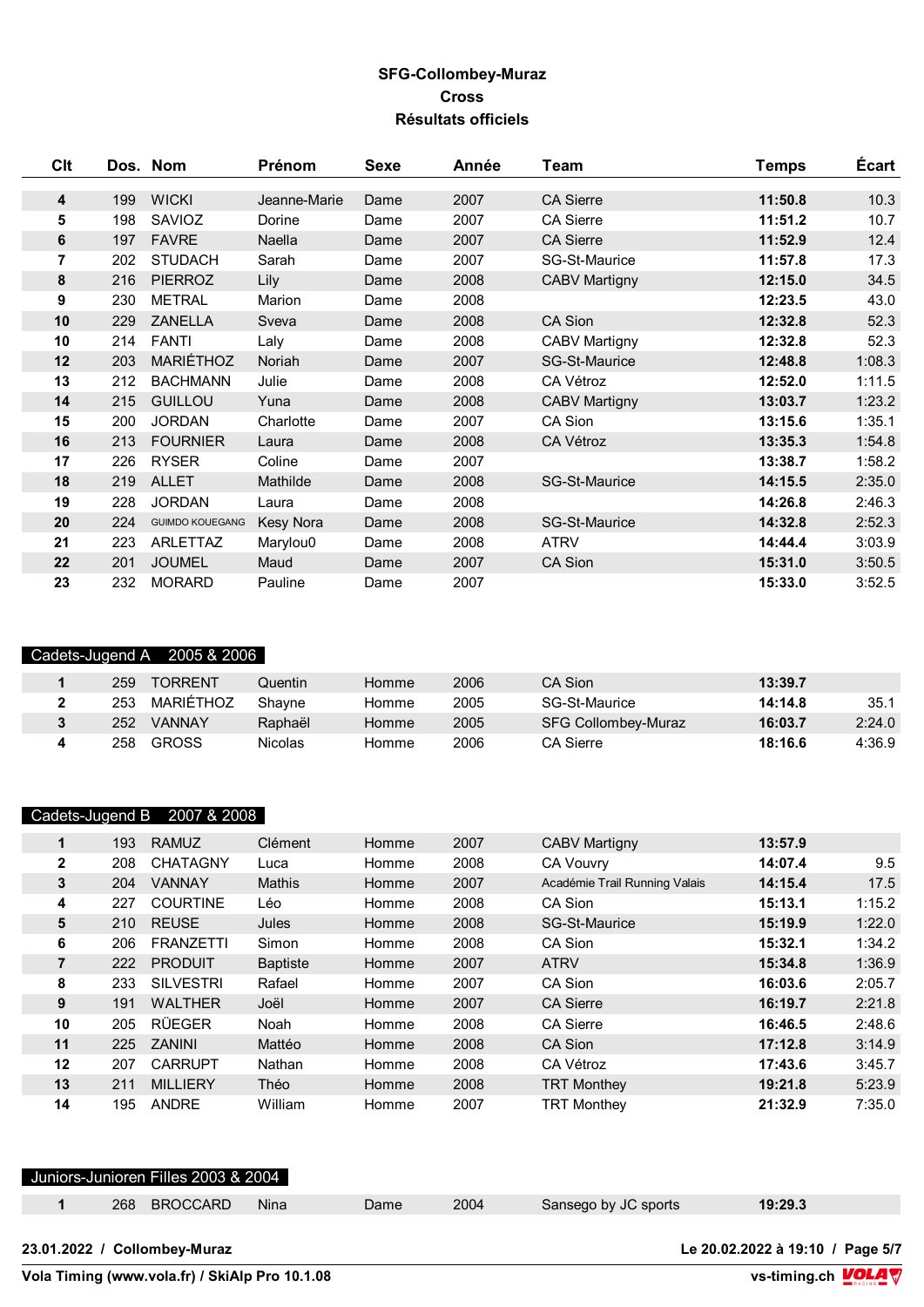| Clt          |     | Dos. Nom                             | <b>Prénom</b> | Sexe | Année | Team             | <b>Temps</b> | <b>Ecart</b> |
|--------------|-----|--------------------------------------|---------------|------|-------|------------------|--------------|--------------|
| $\mathbf{2}$ | 266 | <b>VERMIQUET</b>                     | Laure         | Dame | 2003  | <b>CA Sierre</b> | 25:15.4      | 5:46.1       |
|              |     |                                      |               |      |       |                  |              |              |
|              |     |                                      |               |      |       |                  |              |              |
|              |     | Juniors-Junioren Garçons 2003 & 2004 |               |      |       |                  |              |              |

|     | AMHFRD           | Ivan    | Homme | 2004 | TV Naters        | 17:05.5 |        |
|-----|------------------|---------|-------|------|------------------|---------|--------|
| 269 | MICHEL           | Anthony | Homme | 2004 | CA dents du Midi | 18:20.7 | 1:15.2 |
| 270 | <b>GEX-FABRY</b> | Candide | Homme | 2004 | <b>CA Sierre</b> | 18:47.6 | 1:42.1 |

# Dames 2002 et plus âgées

| 1              | 306 | <b>MÉTRAILLER</b>      | Annelies           | Dame | 1987 |                          | 17:41.2 |         |
|----------------|-----|------------------------|--------------------|------|------|--------------------------|---------|---------|
| $\mathbf{2}$   | 302 | <b>BERRUT</b>          | Marjorie           | Dame | 2001 | SG-St-Maurice            | 17:43.8 | 2.6     |
| 3              | 304 | <b>LEBOEUF</b>         | <b>Theres</b>      | Dame | 1985 | <b>CABV Martigny</b>     | 18:06.4 | 25.2    |
| 4              | 312 | LE BRIZOUAL            | Pauline            | Dame | 1989 |                          | 18:49.8 | 1:08.6  |
| 5              | 311 | <b>KUONEN</b>          | Stéphanie          | Dame | 1986 |                          | 18:59.5 | 1:18.3  |
| 6              | 341 | <b>ROSSIER SAILLEN</b> | Carmen             | Dame | 1980 |                          | 19:06.3 | 1:25.1  |
| $\overline{7}$ | 307 | <b>BERRUT</b>          | Fanny              | Dame | 1975 | SG-St-Maurice            | 19:21.9 | 1:40.7  |
| 8              | 316 | <b>CIRCELLI</b>        | Patricia           | Dame | 1993 |                          | 21:03.4 | 3:22.2  |
| 9              | 313 | <b>VARONE</b>          | Katleen            | Dame | 2001 | SG-St-Maurice            | 22:20.9 | 4:39.7  |
| 10             | 310 | <b>NICOULAZ</b>        | Meryl              | Dame | 1986 | SG-St-Maurice            | 24:49.0 | 7:07.8  |
| 11             | 315 | <b>HENCHOZ</b>         | Corinne            | Dame | 1964 | TRT - Monthey            | 25:03.7 | 7:22.5  |
| 12             | 301 | <b>MARQUIS</b>         | Cathy              | Dame | 1970 | TRT - Monthey            | 25:15.0 | 7:33.8  |
| 13             | 305 | <b>RAPILLARD</b>       | Ludivine           | Dame | 1981 | <b>Sfg Conthey</b>       | 25:15.2 | 7:34.0  |
| 14             | 343 | D'ONOFRIO              | <b>Mont Serrat</b> | Dame | 1974 |                          | 27:08.1 | 9:26.9  |
| 14             | 309 | <b>GAY</b>             | Valérie            | Dame | 1979 | T-R-T athlétisme Monthey | 27:08.1 | 9:26.9  |
| 16             | 303 | <b>STORME</b>          | Cécilia Coralie    | Dame | 1999 | <b>CA Sierre</b>         | 31:36.5 | 13:55.3 |

|              |     | Hommes Populaires 2002 et plus âgés |             |       |      |                  |         |         |
|--------------|-----|-------------------------------------|-------------|-------|------|------------------|---------|---------|
| $\mathbf 1$  | 333 | <b>CORDONIER</b>                    | Pierre      | Homme | 2001 | <b>CA Sierre</b> | 17:38.0 |         |
| $\mathbf{2}$ | 322 | <b>JORDAN</b>                       | Guillaume   | Homme | 1986 |                  | 18:15.5 | 37.5    |
| 3            | 334 | <b>THEYTAZ</b>                      | Vincent     | Homme | 1981 | Sierre-Zinal     | 18:36.1 | 58.1    |
| 4            | 328 | SAVIOZ                              | Etienne     | Homme | 1977 | <b>CA Sierre</b> | 18:40.6 | 1:02.6  |
| 5            | 342 | <b>SAILLEN</b>                      | Pierre      | Homme | 1976 |                  | 18:44.2 | 1:06.2  |
| 6            | 317 | <b>CIRCELLI</b>                     | Ludovic     | Homme | 1991 |                  | 19:19.7 | 1:41.7  |
| 7            | 325 | <b>MOTTIER</b>                      | Valentin    | Homme | 1995 | L'AFFINEUR ALPIN | 19:25.2 | 1:47.2  |
| 8            | 324 | <b>GRANGER</b>                      | Raphaël     | Homme | 1974 |                  | 20:32.6 | 2:54.6  |
| 9            | 338 | <b>RÜEGER</b>                       | Laurent     | Homme | 1974 | <b>CA Sierre</b> | 21:00.2 | 3:22.2  |
| 10           | 314 | <b>JOURNEL</b>                      | Olivier     | Homme | 1983 |                  | 21:42.4 | 4:04.4  |
| 11           | 308 | <b>FRISCHETEAU</b>                  | Stéphane    | Homme | 1964 | TRT - Monthey    | 24:07.4 | 6:29.4  |
| $12 \,$      | 337 | THEYTAZ                             | Jean-Pierre | Homme | 1983 | <b>CA Sierre</b> | 31:39.2 | 14:01.2 |

#### Hommes 2002 et plus âgés

| 335 | LEBOEUF   | <b>Francois</b> | Homme | 1985 | <b>CABV Martigny</b> | 25:32.4 |        |
|-----|-----------|-----------------|-------|------|----------------------|---------|--------|
|     | 326 KONÉ  | Tali            | Homme | 1988 | CABV Martigny        | 26:31.8 | 59.4   |
| 323 | BERTHOLET | Aurélien        | Homme | 1995 |                      | 26:58.8 | 1:26.4 |

**23.01.2022 / Collombey-Muraz Le 20.02.2022 à 19:10 / Page 6/7**

**Vola Timing (www.vola.fr) / SkiAlp Pro 10.1.08** 

**VS-timing.ch VOLA**